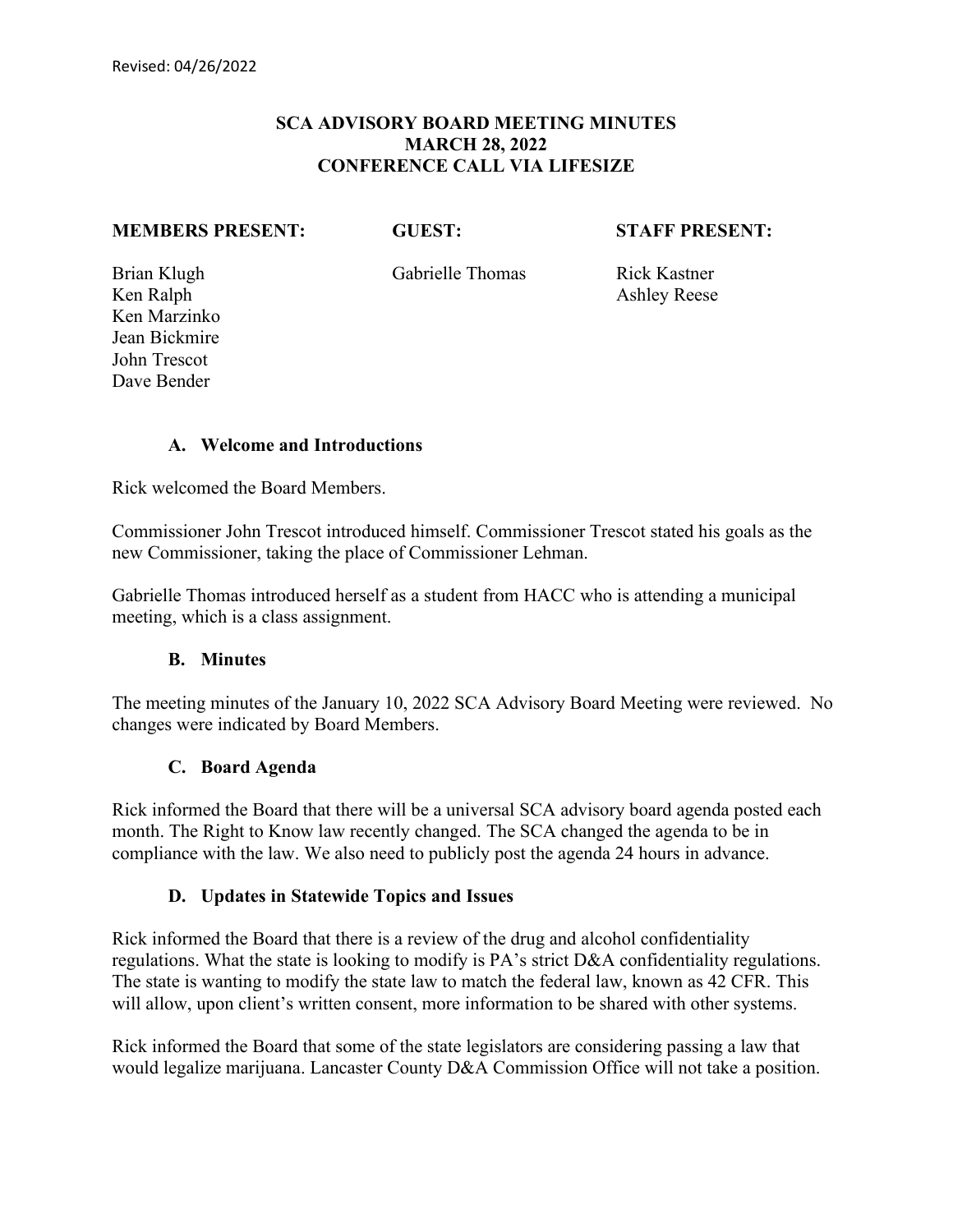SCA Advisory Board Meeting Minutes March 28, 2022 Page Two

In Pennsylvania medical marijuana was approved a few years ago. There are twenty-three different diagnoses a person can have in order to receive a marijuana prescription from a certified doctor. Commissioner Trescot asked if recreational marijuana changes the policies PA has for treating people who are addicted to marijuana. Rick replied that it would not change anything that the LCDAC does or provides. Dave Bender stated that he testified before the House and the Senate regarding the medical marijuana bill and the bill was tightly written. The hope is that if they do legalize recreational marijuana, the bill will be tightly written as well.

# **E. Medicaid HealthChoices Update**

Rick informed the Board that the HealthChoices Medicaid project will have a surplus in the current calendar year 2022. The surplus will allow SCAs to start new programs and services. In Lancaster County there are 108,000 people covered by Medicaid for their mental health treatment, drug and alcohol treatment, and physical health care. It is a big project that is doing very well.

One thing the HealthChoices surplus dollars will go towards is recovery house licensing. Recovery houses must be state licensed to receive government funding. Our HealthChoices project is giving the recovery houses that apply a \$9,000-dollar grant to help them physically get their recovery house up to code for DDAP licensing requirements. Right now, there are 37 recovery houses in the region that applied for the grant and 21 of those recovery houses are from Lancaster. Recovery houses can operate without being state licensed, however they cannot receive state or federal funding unless they have a license through DDAP. Commissioner Trescot asked if there is an issue with having enough beds. Rick replied that it is not an issue in Lancaster County. There are many recovery houses and beds in our county.

The new reinvestment dollars for the calendar year will also be able to expand other reinvestment projects, like additional housing grants and medication assisted treatment in the outpatient clinics, and recovery specialist in the treatment programs.

# **F. State and Local Budget Update**

Rick informed the Board that PA is expecting additional federal dollars for substance use disorder. SCAs received additional federal dollars when the opioid epidemic hit 5 or 6 years ago. The Federal dollars being received will continue addressing the opioid epidemic. The overdose deaths in Lancaster County increased since the Covid pandemic, with the shutdown of a lot of support groups, telehealth treatment, and isolation.

Rick informed the Board that PA is expecting 1.1 billon dollars from the Johnson and Johnson settlement. This will also address the opioid epidemic. A large part of the allocation will be given to the board of County Commissioners in each county and then the County Commissioners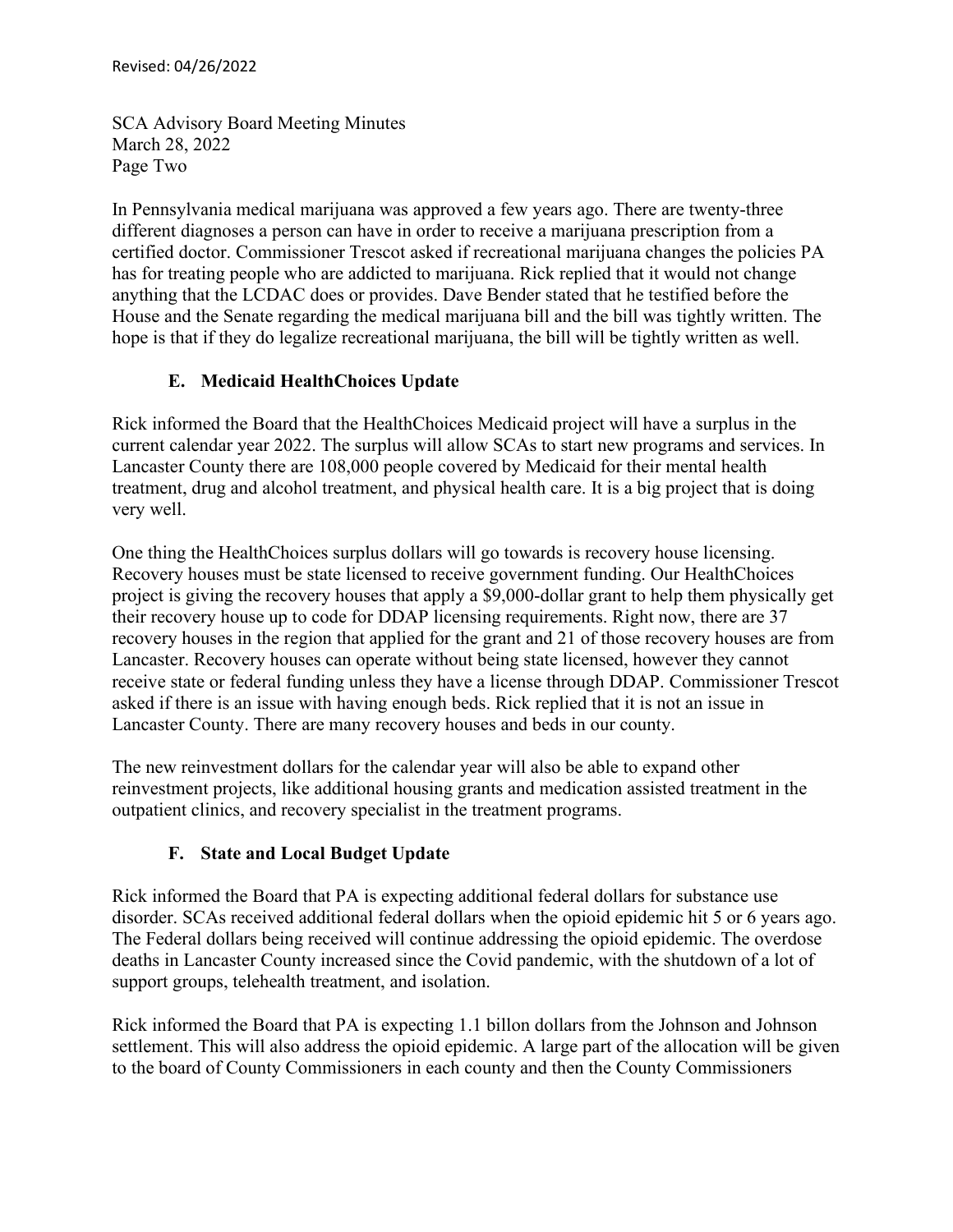SCA Advisory Board Meeting Minutes March 28, 2022 Page Three

will make the final decision on where the new resources will be directed. There are many different topics that the settlement dollars can be used for.

Rick announced to the Board that he amended the Blueprints contract to continue the funding for the Second Chance Police Diversion Program. When police officers are out in the field and come across someone who is in need of substance use disorder treatment, staff from Blueprints will go out to the client and work with the client to either go with the police officer and receive possible charges or go with the Blueprints staff and go into treatment. The Second Change program lost its grant from DDAP, so Rick was able to review the SCA budget and amend the contract to keep the program running. Most police departments in the county are active with the Second Chance Program. Commissioner Trescot asked if there were any police departments not participating. Rick replied that 85 percent of police departments participate with the Second Chance Program. Once Rick gets monthly reports to pay Blueprints, then he will be able to see what police departments are participating. The leader of the Second Chance Program is the chief from Elizabethtown. The Elizabethtown's police chief is conducting a statewide training soon. The brochure will be sent to the advisory board.

Rick announced to the Board that the LCDAC is also reapplying for a federal grant for NARCAN. LCDAC has a 5-year federal grant that is given to LGH Penn Medicine, who distributes the NARCAN. The grant will be over in September, so we are applying for the grant to be renewed.

The SCA budget has a surplus, so the LCDAC is moving money around to utilize the surplus. Many people are covered by Medicaid, so we no longer need to fund them in treatment. LCDAC is having the outpatient clinics hire additional social workers or case managers, to help client's transportation issues, employment, housing issues, etc.

# **G. Problems or Issues Occurring in the Field**

Rick informed the Board that with the pandemic becoming less intense and people vaccinated, the LCDAC is slowly trying to get most substance use disorder treatment back to meeting face to face. The LCDAC allowed providers to conduct treatment through telehealth, however LCDAC is trying to get things back to the way it was before the pandemic. There has been feedback stating the virtual treatment sessions have limitations and more face-to-face therapy is more effective.

Rick informed the Board that the Spanish American Civic Association, also known as SACA, expanded their rehab. The LCDAC gave them \$150,000-dollar grant. They also received another \$100,000-dollar grant through the HealthChoices Project. They are making some modifications and making two rowhouses into one. Doing so will provide additional beds and additional room for therapy offices. Ken Marzinko suggested that when the weather is nice, that SACA should be a place to visit. Rick agreed once SACA is ready to host.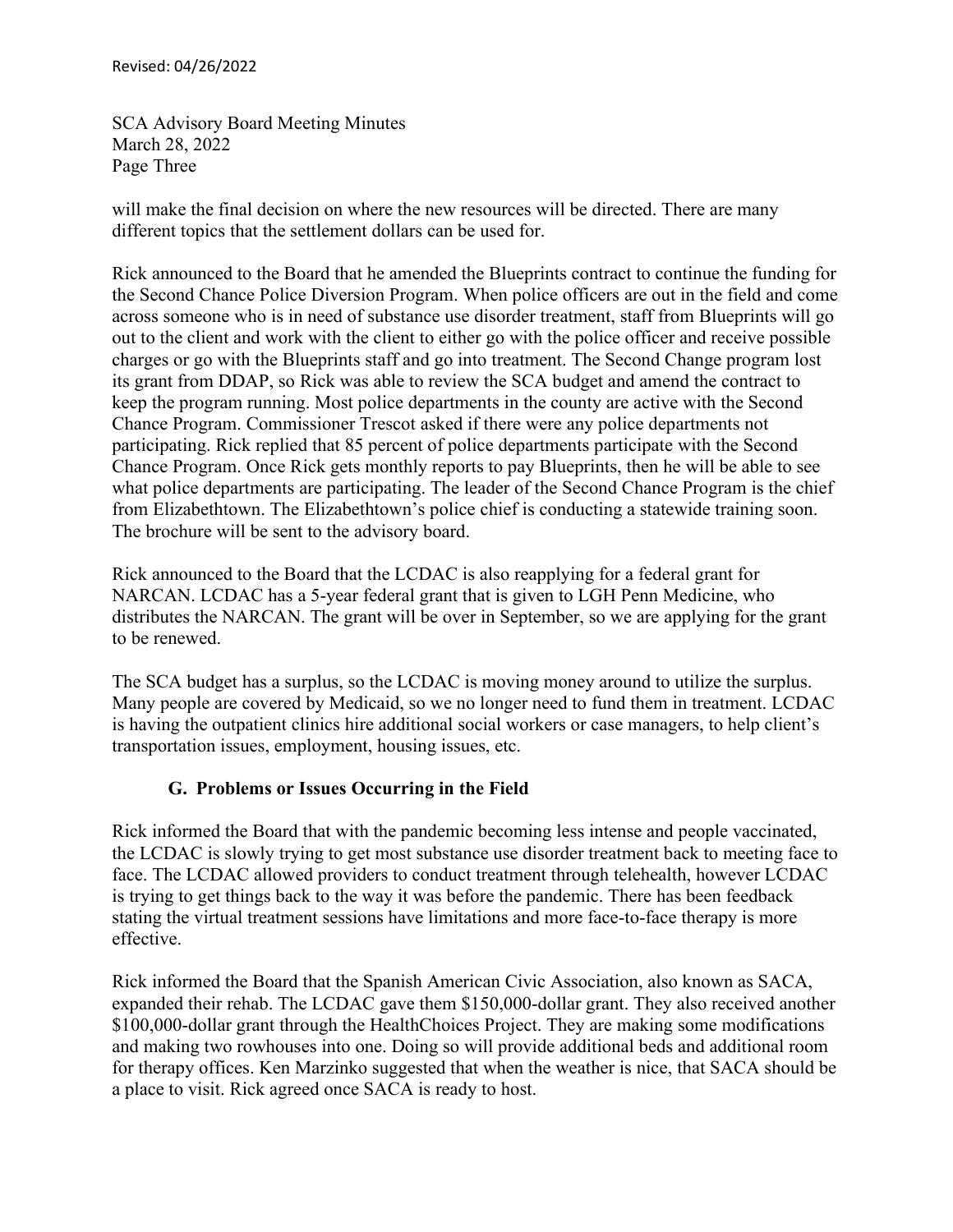SCA Advisory Board Meeting Minutes March 28, 2022 Page Four

Before the opioid epidemic, overdose deaths where 56-60 deaths per year in Lancaster. With the epidemic in 2017, there were 175 overdose deaths in Lancaster. Then in 2019 there were 104 deaths, due to being aggressive in expanding new D&A services. However due to the COVID shutdown, the overdose deaths increased 43 percent, with 140 deaths in 2020. In 2021 there has been approximately 136 deaths due to overdoses in Lancaster. Commissioner Trescot asked if the deaths could be related to increase in fentanyl. Rick replied that yes, fentanyl is more deadly today, however it has been part of the opioid pandemic since day one. In 2021 the first quarter there were 40 deaths in Lancaster, in the second quarter there were 43 deaths, the third quarter had 39 deaths and in the fourth quarter there were only 14 overdose deaths in Lancaster County. Hopefully this is a new trend, going forward.

Rick is on the Joining Forces committees with the hospitals, and he has been talking to them regarding the overdose deaths and opioid epidemic. The Hospitals have navigators, social workers, and outreach workers. LCDAC has a meeting with the hospitals on Wednesday March 30<sup>th</sup> regarding their issues trying to help people get into treatment and answer their questions.

Rick continues to state that the big issue in Lancaster is that there is a small number of detox beds. It would be ideal to have more detox beds that take public dollars and are for men and women. The big detox in the County is called the Retreat and they have never taken publicly funded clients. Rick is trying to get the existing detox unit or a new detox unit to have beds for both men and women.

# **H. Reports or Plans**

Rick informed the board that the state will be coming to the LCDAC office to conduct an annual review of the office. The state scheduled time in April and May. There is rarely a finding to correct, so we don't anticipate any issues. That will be a future report reviewed at an SCA Advisory Board meeting.

# **I. Office Update**

Rick informed the Board that LCDAC has currently two office case managers. However, our one case manager will be transferring to Lancaster County Prison as a drug and alcohol specialist. That will be a position that will need to be filled. There is also an empty part time case manager position Rick is hoping to fill as well.

# **J. Specific Provider Overview or Presentation**

Rick informed the Board that there is no Provider Presentation for this meeting.

SCA Advisory Board Meeting Minutes March 28, 2022